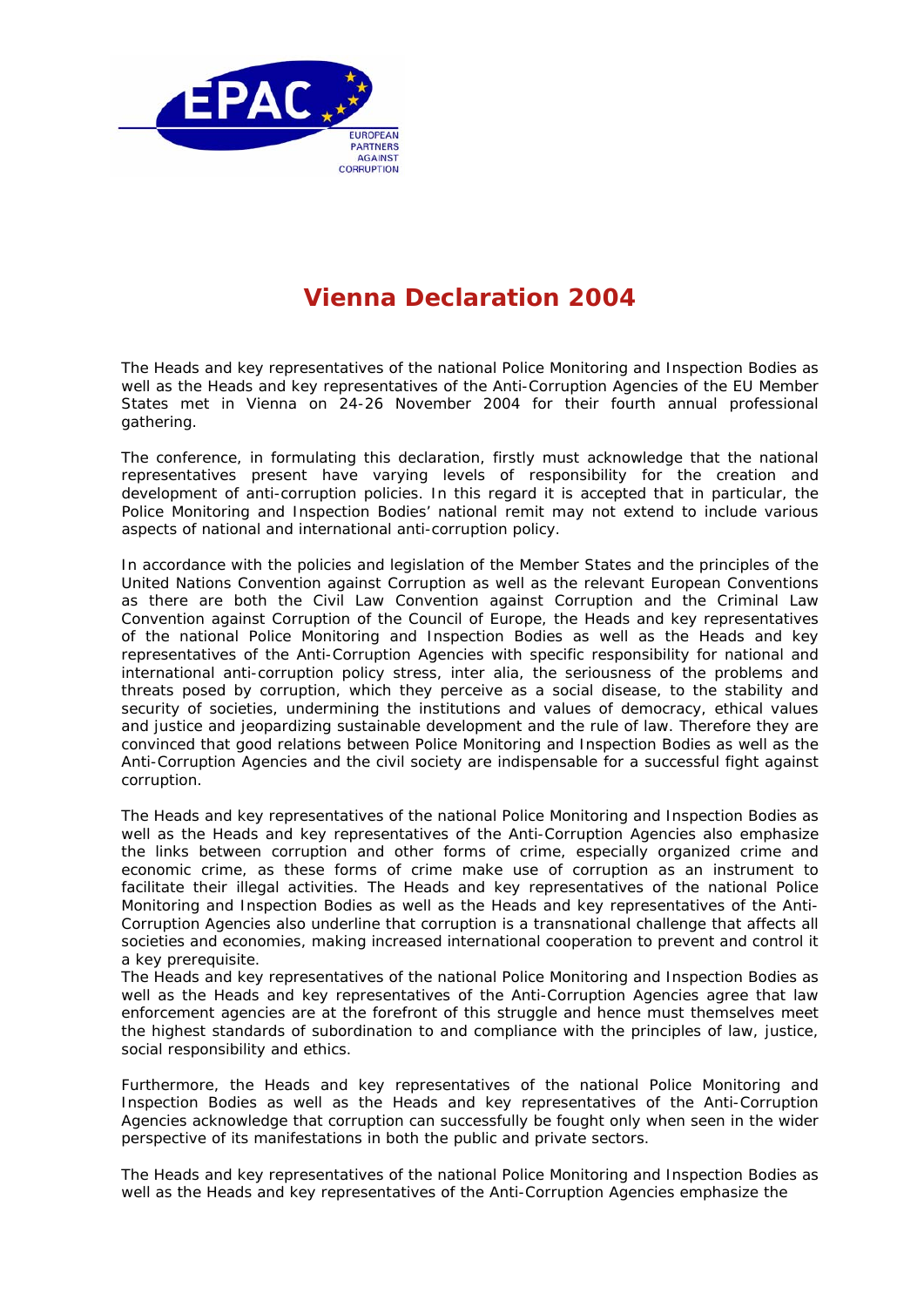

significance of transparency as a key means of fighting corruption. They also stress the importance of a broad approach to fighting corruption, such as, for example, the commonly accepted three-pillar approach of prevention – education - repression.

By effective operational cooperation, promotion of opportunities, joint working, sharing of good practices and development of high professional standards, the Heads and key representatives of the national Police Monitoring and Inspection Bodies as well as the Heads and key representatives of the Anti-Corruption Agencies aim to improve the fight against all types of corruption, in particular corruption and any (criminal) misbehaviour in the law enforcement agencies.

In summarizing the results of this conference, the Heads and key representatives of the national Police Monitoring and Inspection Bodies as well as the Heads and key representatives of the Anti-Corruption Agencies consent to the following objectives and will work together through the following initiatives:

**1**. The Heads and key representatives of the Police Monitoring and Inspection Bodies as well as the Heads and key representatives of the Anti-Corruption Agencies welcome the participation of the relevant units from the new Member States and agree that the Heads and key representatives of all the national Police Monitoring and Inspection Bodies as well as the Heads and key representatives of the Anti-Corruption Agencies of the 25 Member States should continue to convene at least once a year for a regular professional meeting.

**2**. The UN Convention against Corruption signed in December 2003 in Mexico will have an important impact on the fight against corruption. From the professional perspective it is therefore desirable that the Convention enter into force as soon as possible.

**3**. In the light of the UN Convention and with regard to the increasing importance of the fight against corruption, the Heads and key representatives of the Police Monitoring and Inspection Bodies as well as the Heads and key representatives of the Anti-Corruption Agencies welcome anti-corruption initiatives especially the measures that will be taken under the Hague programme.

**4**. The Heads and key representatives of the Police Monitoring and Inspection Bodies as well as the Heads and key representatives of the Anti-Corruption Agencies would welcome the idea of a European Anti-Corruption Network (EACN) based upon the existing structures and would also welcome appropriate steps in this direction by incoming Presidencies of the European Union.

**5**. A free and independent press and media are considered a major and indispensable means of fighting corruption in democratic societies. However, the Heads and key representatives of the Police Monitoring and Inspection Bodies as well as the Heads and key representatives of the Anti-Corruption Agencies also emphasize the responsibility of the media for unbiased coverage of such cases.

**6**. The meetings of the Heads and key representatives of the national Police Monitoring and Inspection Bodies as well as the Heads and key representatives of the Anti-Corruption Agencies initiated by the Belgian EU Presidency in 2001 today permit enhanced cooperation in the fight against corruption, especially corruption and any (criminal) misbehaviour in the police forces and law enforcement agencies.

**7**. Guided by the will to further strengthen the cooperation between their units, the Heads and key representatives of the Police Monitoring and Inspection Bodies as well as the Heads and key representatives of the Anti-Corruption Agencies fully support the idea of further enhancing their cooperation by various practical measures.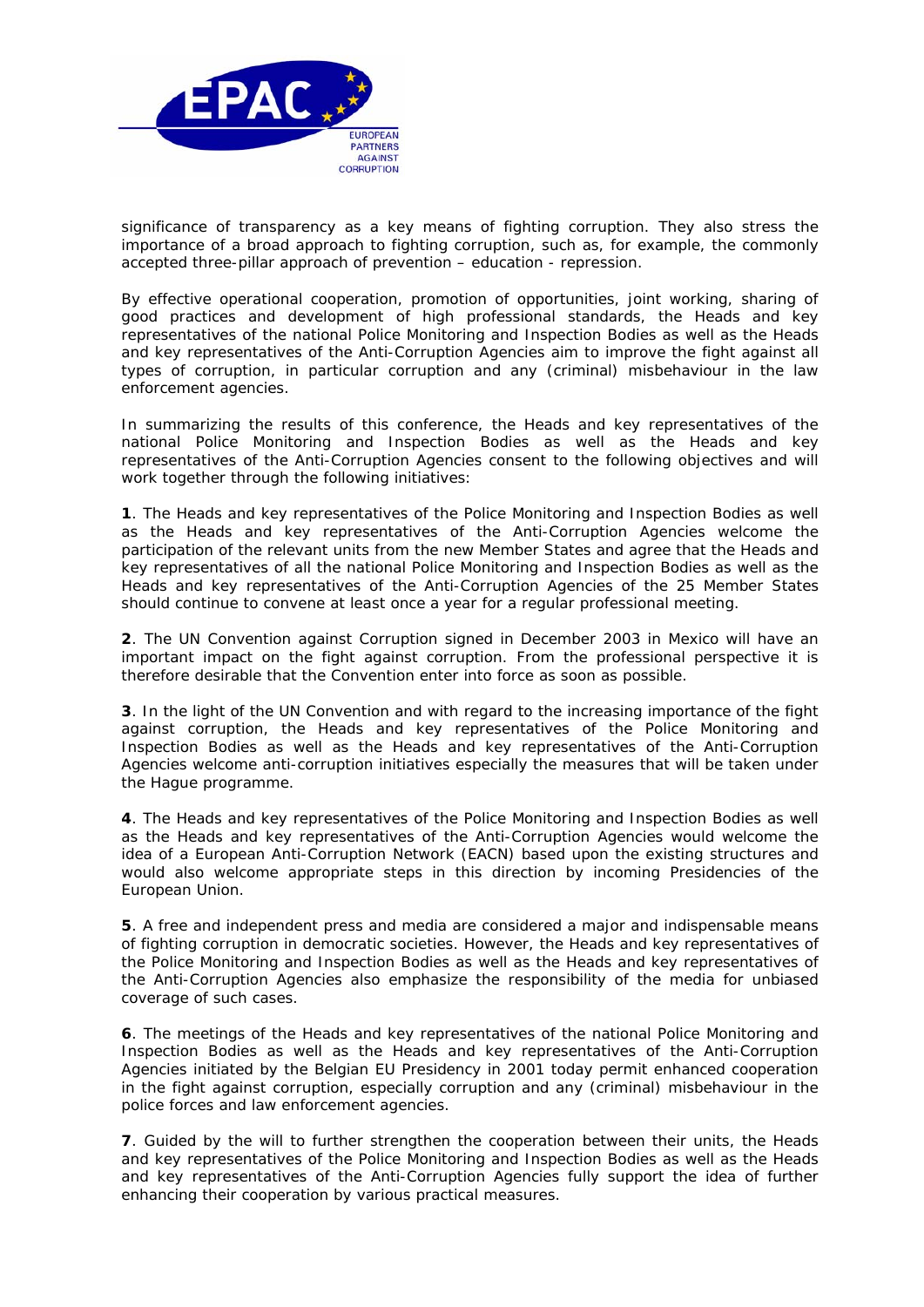

- **8**. These may include, on a voluntary basis and subject to national legislation, the following:
	- regular annual meetings of the Heads and key representatives of the national Police Monitoring and Inspection Bodies as well as the Heads and key representatives of the Anti-Corruption Agencies;
	- additional meetings on general or specific topics as required;
	- bilateral agreements on cooperation et altera between Member States / units;
	- international agreements on cooperation et altera between Member States / units;
	- bilateral agreements on cooperation et altera between Member States / units and third countries / units;
	- international agreements on cooperation et altera between Member States / units and third countries / units;
	- arrangements for and organisation of exchanges of staff between the relevant organisations in the Member States to encourage learning and sharing of information;
	- arrangements for and organisation of the setting up of joint investigation teams as required (incl. with units from third countries);
	- mutual exchange and common training programmes amongst the units and the general public;
	- setting-up of a professional network of Police Monitoring and Inspection Bodies and Anti-Corruption Agencies;
	- development of joint best practices, codes of conduct, hand books, etc.;
	- publication and exchange of (scientific) papers on related topics (general and special reports, etc.);
	- exchange of (annual) reports and statistics;
	- contributions to situation reports, etc. on corruption and (criminal) misbehaviour, especially those published by police forces and law enforcement agencies;
	- setting up and constant updating of a `contact catalogue´ covering all the national Police Monitoring and Inspection Bodies as well as the Anti-Corruption Agencies;
	- definition of minimum structural, organisational, etc. requirements for Police Monitoring and Inspection Bodies as well as the Anti-Corruption Agencies (incl. third countries);
	- development of proper mechanisms for whistle-blowing (and countering dishonest or malicious allegations);
	- development of standardized recruitment and training programmes;
	- definition of minimum standards for a professional Code of Ethics for police and law enforcement officials;